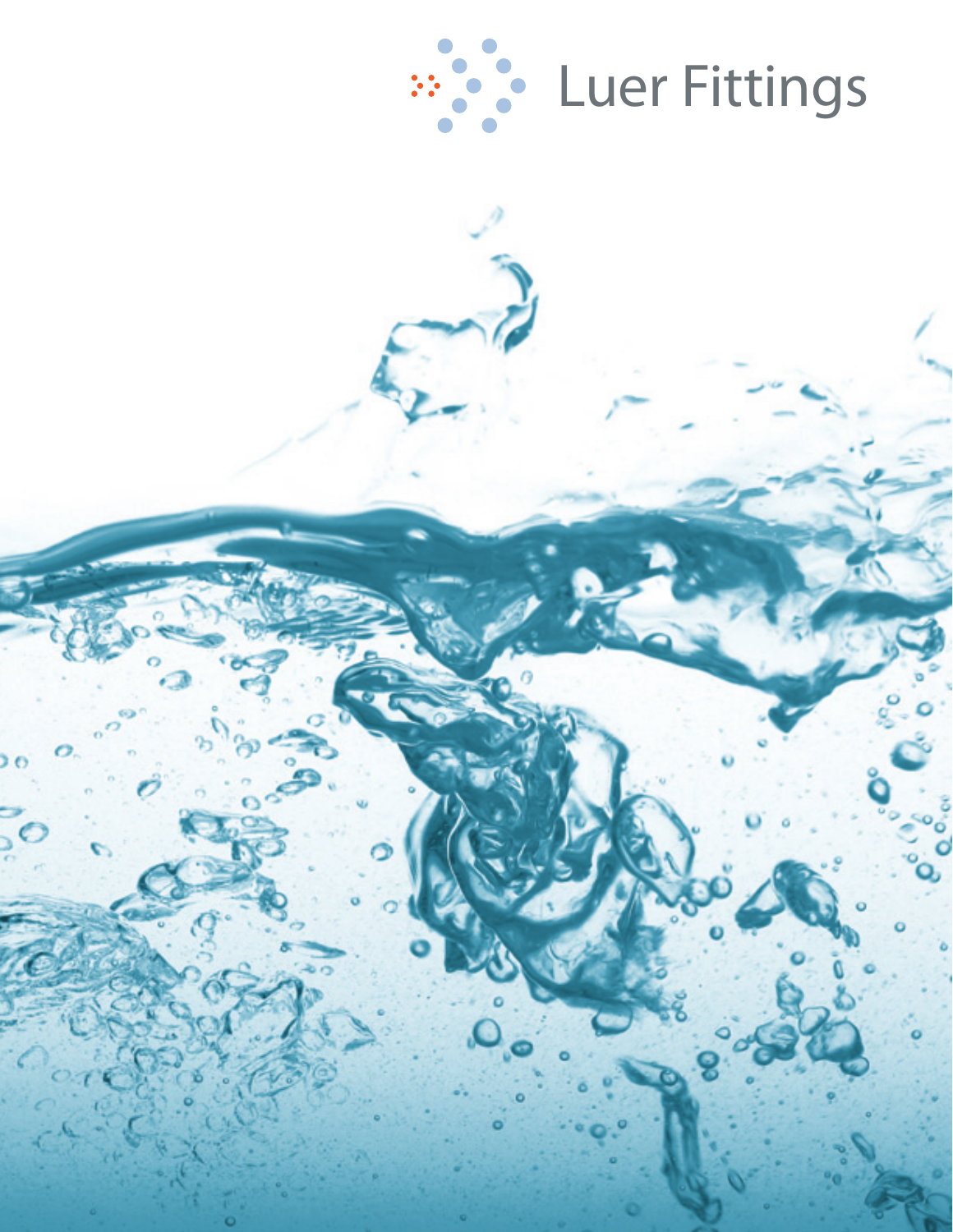#### **OVERVIEW**

In order to get the best results from your applications, it is good to understand what options are available within our Luer fittings. Please note, luers are not intended to interface with any of our quick couplings.

#### **LUER TAPER BASICS**



Luer Taper fittings are made by a number of different manufactures. When selecting a Luer, it is important to balance the product's quality with its price to ensure you are not over paying. Both price and quailty start in the initial design of the product and contunes to the final products features. Our Luer Fittings have the following features:

- **•** Single Barb design
- **•** Smooth Bore Fluid Path
- **•** Smooth Gate
- Smooth Nurlers
- **Medical Grade Materials**
- **•** Manufactured in the USA





**•** Temperature Management

- $\bullet$  IV Lines
- **•** Wound Drainage **Catheters**
- Air lines Lab chemicals
- 
- Ink Dispensing **•** And many other applications
- 

**SMOOTH BORE FLUID PATH**

Our Luer fittings are designed with a smooth fluid path. This design feature has a number of benefits including:

- **e** Less surfaces for liquid and particals to cling to
- $\bullet$  More laminar flow
- Medical instruments can more easly pass through the product without snagging





### **MORE OPTIONS**



KentSystems.com/Luer\_Fittings\_QR.php

Discover more about KENT Systems Luer Fittings online. Simply scan this QR Code to be directed to the Luer section of our website. *Data charges may apply. See your cell phone provider for details.*

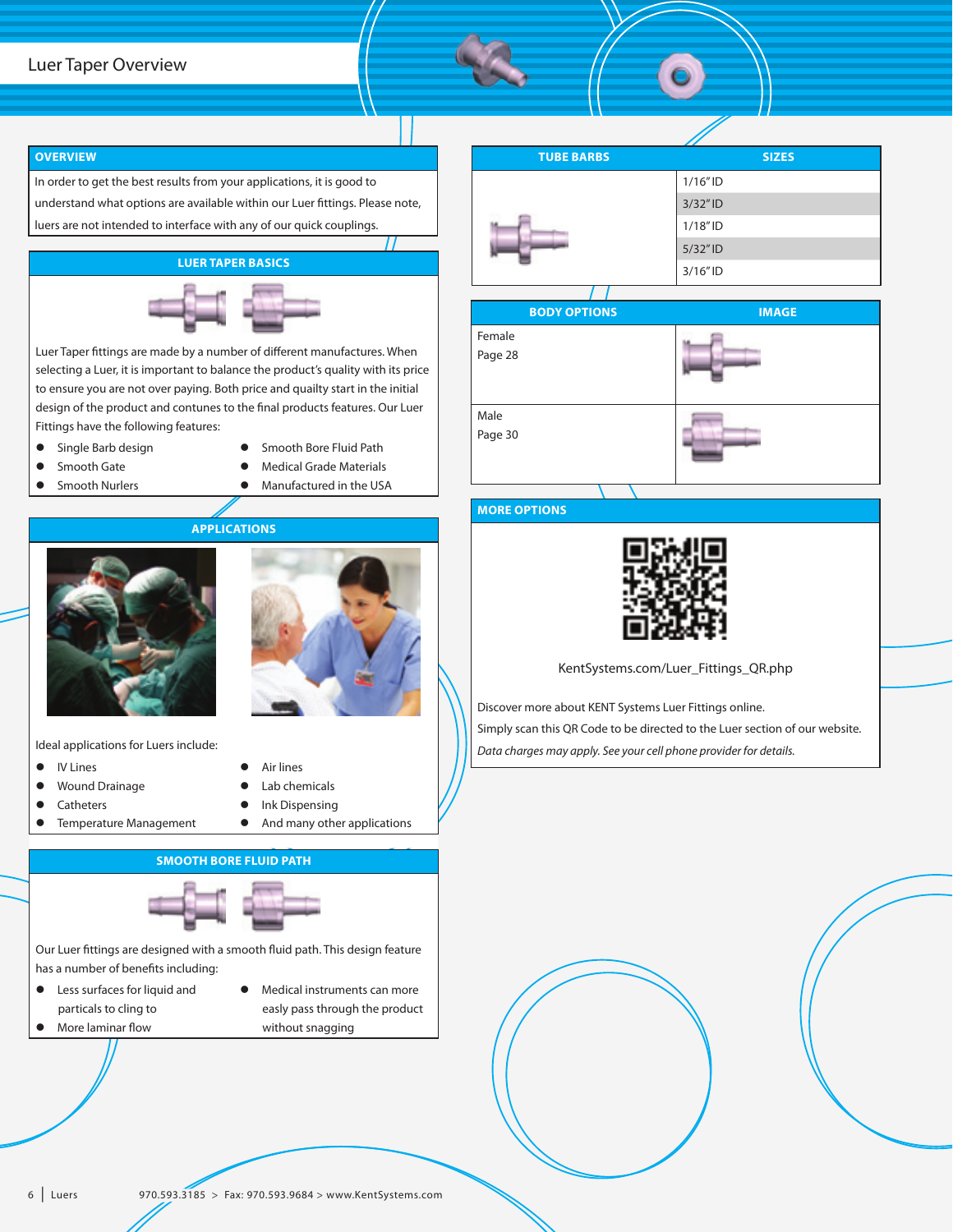# Luer Tapers

| <b>Overview Specifications</b> |                                                                            |                     |                                                                                    |
|--------------------------------|----------------------------------------------------------------------------|---------------------|------------------------------------------------------------------------------------|
| <b>TEST</b>                    |                                                                            |                     | <b>SPECIFICATION</b>                                                               |
| <b>Pressure Rating</b>         |                                                                            | -10 PSI thru 25 PSI |                                                                                    |
| <b>Temperature Rating</b>      |                                                                            | -50°F thru 100°F    |                                                                                    |
| <b>Connection Cycles Body</b>  |                                                                            | 100 connections     |                                                                                    |
|                                |                                                                            |                     | (before product should be replaced)                                                |
|                                |                                                                            |                     | Specifications for products with Nylon, Acetal, Stainless Steel, Buna-N, materials |
|                                |                                                                            |                     |                                                                                    |
| <b>Flow Rates</b>              |                                                                            |                     |                                                                                    |
| <b>BARB SIZE</b>               | <b>FEMALE</b>                                                              | <b>MALE</b>         |                                                                                    |
| 1/16''                         | 0.4 GPM                                                                    | 0.4 GPM             |                                                                                    |
| 3/32''                         | 0.5 GPM                                                                    | 0.5 GPM             |                                                                                    |
| 1/8''                          | 1.25 GPM                                                                   |                     | 1.25 GPM                                                                           |
| 5/32''                         | 1.8 GPM                                                                    | 1.8 GPM             |                                                                                    |
| 3/16''                         | 2.5 GPM                                                                    | 2.5 GPM             |                                                                                    |
|                                | Tested with water, 60°F, 10PSI, Individual results may vary                |                     |                                                                                    |
|                                |                                                                            |                     |                                                                                    |
|                                |                                                                            |                     |                                                                                    |
| <b>Tubing Sizes</b>            |                                                                            |                     |                                                                                    |
| <b>TUBE ID</b>                 | <b>BARBOD</b>                                                              | <b>BORE ID</b>      | <b>TUBE ID RANGE</b>                                                               |
| $1/16''(1.5$ mm)               | .102''                                                                     | .060''              | $.063'' - .078''$                                                                  |
| 3/32" (2.25 mm)                | .129''                                                                     | .076''              | $.078'' - .109''$                                                                  |
| $1/8''$ (3.0 mm)               | .164''                                                                     | .096"               | $.094'' - .141''$                                                                  |
| 5/32" (4.0 mm)                 | .208''                                                                     | .122''              | $.125'' - .188''$                                                                  |
| 3/16" (4.75 mm)                | .264''                                                                     | .155''              | .156" - .234"                                                                      |
|                                | Note: Tubing can vary greatly in size and tolerance.                       |                     |                                                                                    |
| pressures.                     | Tube clamps should not be necessary if using quality tubing at reasonable. |                     |                                                                                    |
|                                |                                                                            |                     |                                                                                    |
|                                |                                                                            |                     |                                                                                    |
|                                |                                                                            |                     |                                                                                    |
|                                |                                                                            |                     |                                                                                    |
|                                |                                                                            |                     |                                                                                    |
|                                |                                                                            |                     |                                                                                    |
|                                |                                                                            |                     |                                                                                    |
|                                |                                                                            |                     |                                                                                    |
|                                |                                                                            |                     |                                                                                    |
|                                |                                                                            |                     |                                                                                    |
|                                |                                                                            |                     |                                                                                    |
|                                |                                                                            |                     |                                                                                    |
|                                |                                                                            |                     |                                                                                    |
|                                |                                                                            |                     |                                                                                    |
|                                |                                                                            |                     |                                                                                    |
|                                |                                                                            |                     |                                                                                    |
|                                |                                                                            |                     |                                                                                    |
|                                |                                                                            |                     |                                                                                    |
|                                |                                                                            |                     |                                                                                    |

Please contact KENT Systems for *Free Samples* to use for testing purposes.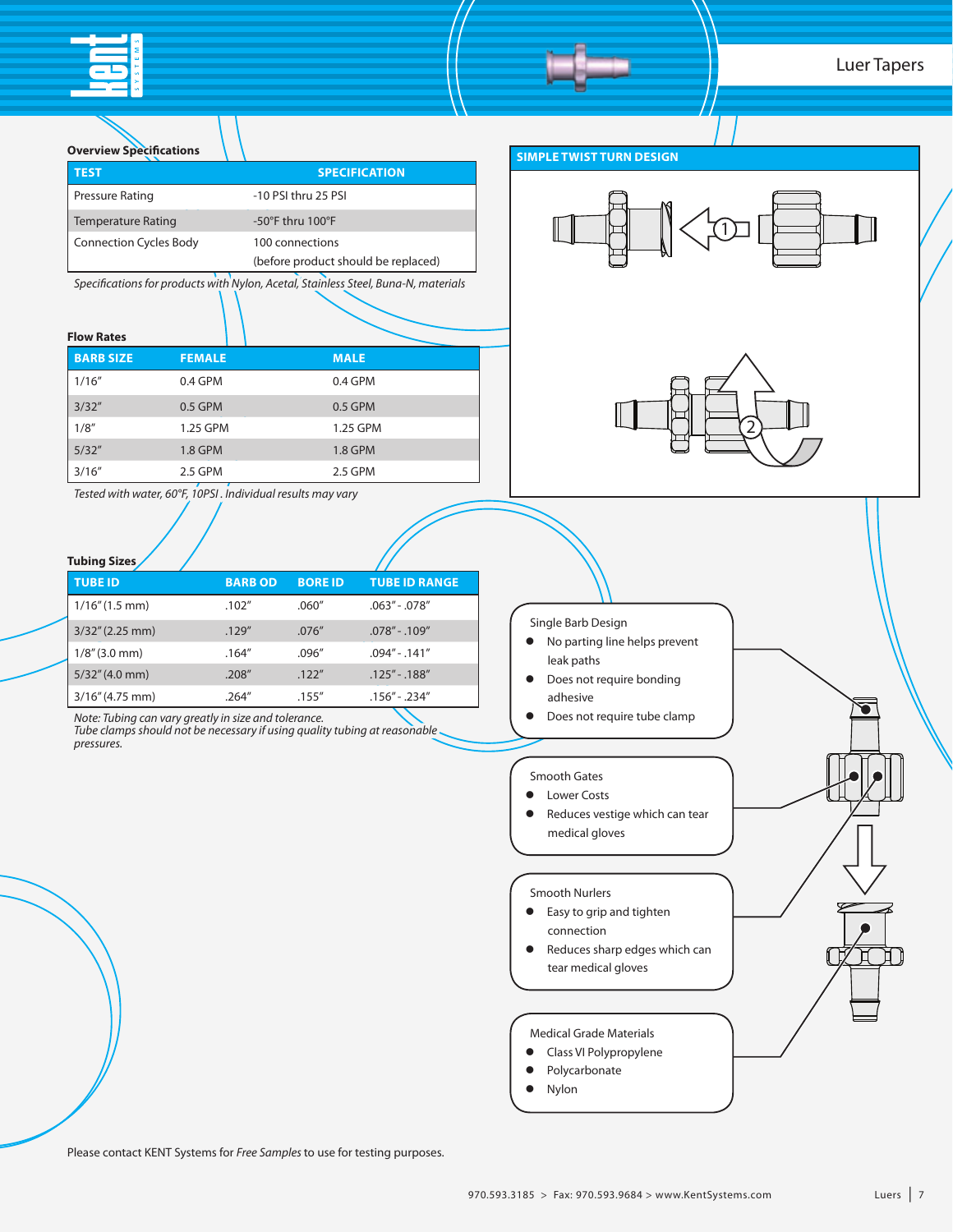## Female Luer

#### **OVERVIEW**

The Female Luer Taper offers our Salient Barb™ for easy installation and superior hold on a wide range of tubing. Our Luer is designed to work with any Male ISO 594/1 luer on market.

#### **PRIMARY ADVANTAGE**



The primary advantage of our Female Luer Fittings is the smooth bore and well thought out design. This design offers a versital, yet cost effective solution. Female luer features include:

- **•** Smooth Bore
- $\bullet$  Smooth nurles of easy handling
- **•** Smooth gate
- No moving parts

## Sample Configurations

Our Female luer can be connected to any standared Male luer. For best results, it is recommended that both Male and Female luer be made of the same material. A sampling of configurations is shown below.



## More Configurations

#### **LOOKING FOR MORE OPTIONS?**

Here are KENT Systems we have been designing and manufacturing products for years. In that time we have manufactured hundreds of different products. If you are looking for something specific let us know. Chances are we have a solution for you. All you have to do is contact us and we will be able to help you out.

| <b>MATERIALS</b> |                 |                              |
|------------------|-----------------|------------------------------|
| <b>LOCATION</b>  | <b>STANDARD</b> |                              |
| Body             | Polypropylene   |                              |
| Body             | Polycarbonate   |                              |
| Body             | Nylon           |                              |
| RATING           |                 |                              |
| <b>TYPE</b>      | <b>RATING</b>   | <b>NOTES</b>                 |
| Pressure         | <b>25 PSI</b>   | With a healthy safety margin |
| Vacuum           | $-10$ PSI       | In closed system             |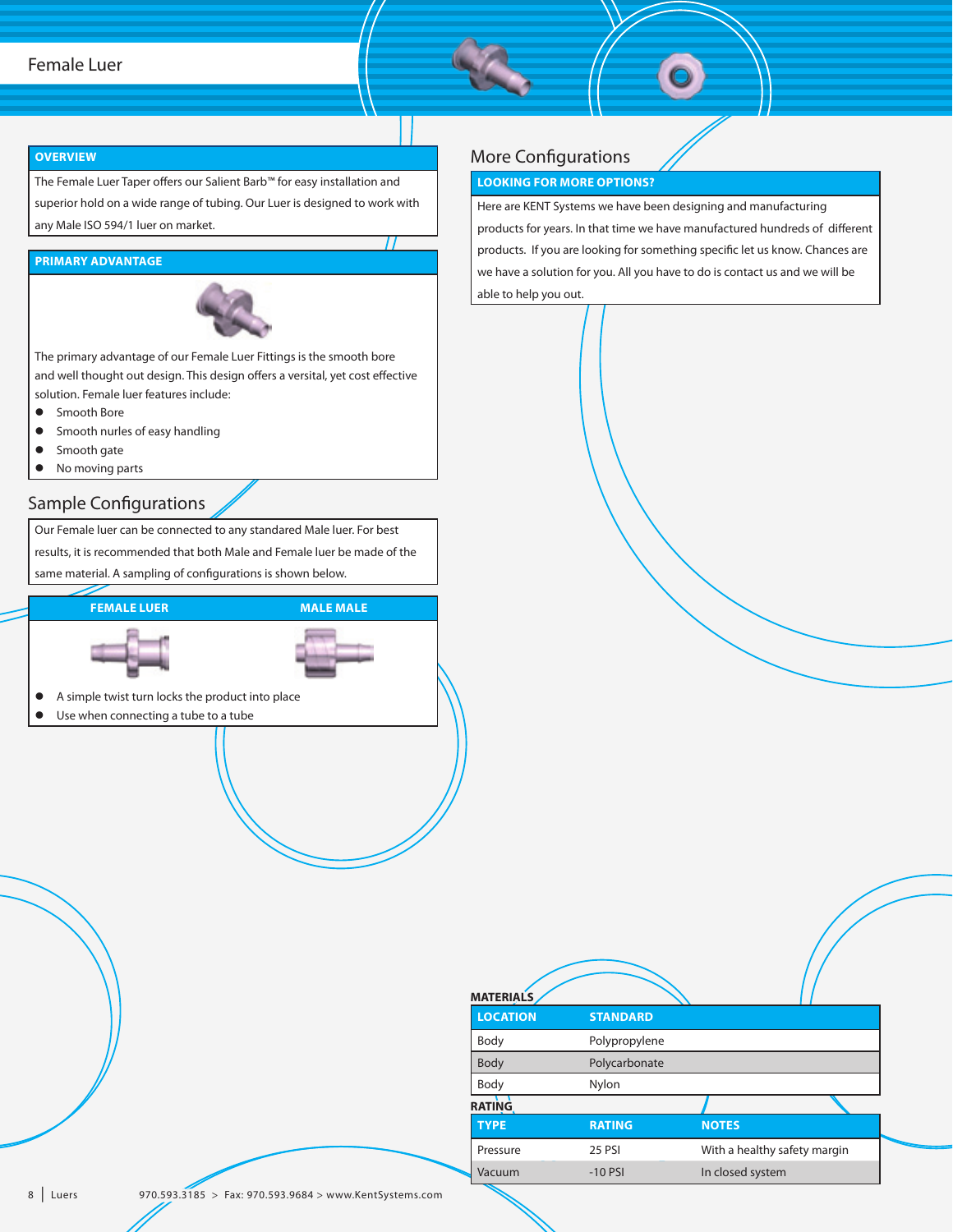

#### **APPLICATIONS**



KENT Systems products are used in a number of medical applications. It is nice to know that we are helping to make people's lives better. How can we make your life better?



| $3/32''$ * | <b>PART NUMBER MATERIAL</b> |                       |
|------------|-----------------------------|-----------------------|
|            | LAN206-P00                  | Natural Polypropylene |
|            | LAN206-PC00                 | Natural Polycarbonate |
|            | LAN206-N01                  | White Nylon           |

| $1/8''$ * | <b>PART NUMBER MATERIAL</b> |                       |
|-----------|-----------------------------|-----------------------|
|           | LAN208-P00                  | Natural Polypropylene |
|           | LAN208-PC00                 | Natural Polycarbonate |
|           | LAN208-N01                  | <b>White Nylon</b>    |

| $5/32''$ * | <b>PART NUMBER MATERIAL</b> |                       |
|------------|-----------------------------|-----------------------|
|            | LAN210-P00                  | Natural Polypropylene |
|            | LAN210-PC00                 | Natural Polycarbonate |
|            | LAN210-N01                  | <b>White Nylon</b>    |

| $3/16''$ * | <b>PART NUMBER MATERIAL</b> |                       |
|------------|-----------------------------|-----------------------|
|            | LAN212-P00                  | Natural Polypropylene |
|            | LAN212-PC00                 | Natural Polycarbonate |
|            | LAN212-N01                  | White Nylon           |

| Natural Polypropylene |
|-----------------------|
|                       |
| Natural Polycarbonate |
| White Nylon           |
|                       |

\* Barb sizes relate to the inner diameter of your tubing. Please note, tubing material quality and may require you to select a different barb size to achieve a proper fit.

#### **NEED HELP?**

We love solving problems and lending our customers a helping hand. If you can't find what you are looking for or you need help selecting the right product for the job, simply give us a call. A trained Customer Service representative will be happy to assist you. Call 970.593.3185

**FITMENT**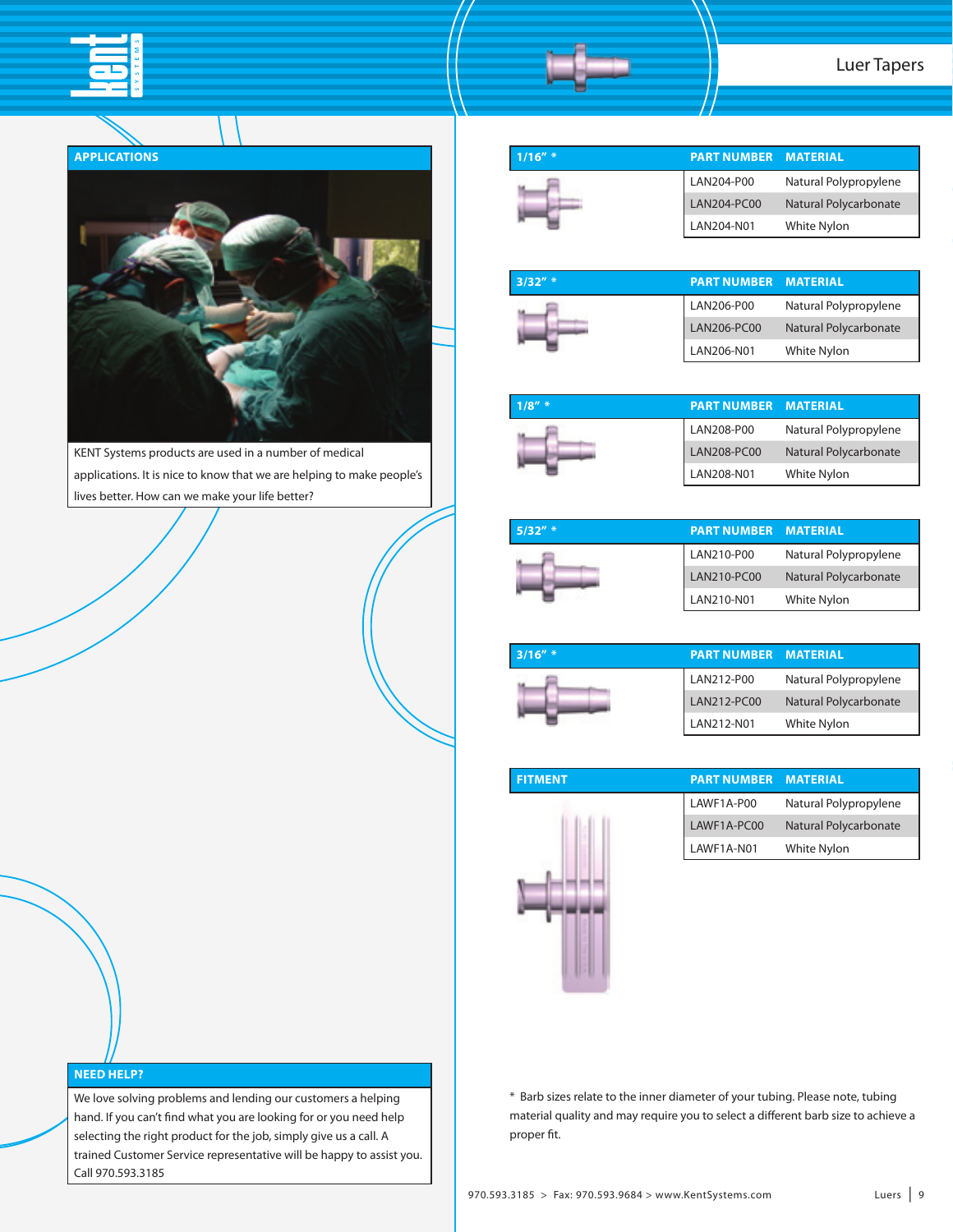#### Male Luer

#### **OVERVIEW**

The Male Luer Taper offers our Salient Barb™ for easy installation and superior hold on a wide range of tubing. Our Luer is designed to work with

any Female ISO 594/1 luer on market.

### **PRIMARY ADVANTAGE**



The primary advantage of our Male Luer Fitting smooth bore and well thought design. This design offers a versital, yet cost effective solution. Male luer features include:

- **•** Smooth Bore
- $\bullet$  Smooth nurles of easy handling
- **•** Smooth gate
- No moving parts

## Sample Configurations

Our Male luer can be connected to any standared Female luer. For best results, it is recomended that both Male and Female luer be made of the same material. A sampling of configurations is shown below.



## More Configurations

#### **LOOKING FOR MORE OPTIONS?**

Here are KENT Systems we have been designing and manufacturing products for years. In that time we have manufactured hundreds of different products. If you are looking for something specific let us know. Chances are we have a solution for you. All you have to do is contact us and we will be able to help you out.

| <b>MATERIALS</b> |                 |                              |  |
|------------------|-----------------|------------------------------|--|
| <b>LOCATION</b>  | <b>STANDARD</b> |                              |  |
| Body             | Polypropylene   |                              |  |
| Body             | Polycarbonate   |                              |  |
| Body             | Nylon           |                              |  |
| RATING           |                 |                              |  |
| <b>TYPE</b>      | <b>RATING</b>   | <b>NOTES</b>                 |  |
| Pressure         | <b>25 PSI</b>   | With a healthy safety margin |  |
| Vacuum           | $-10$ PSI       | In closed system             |  |